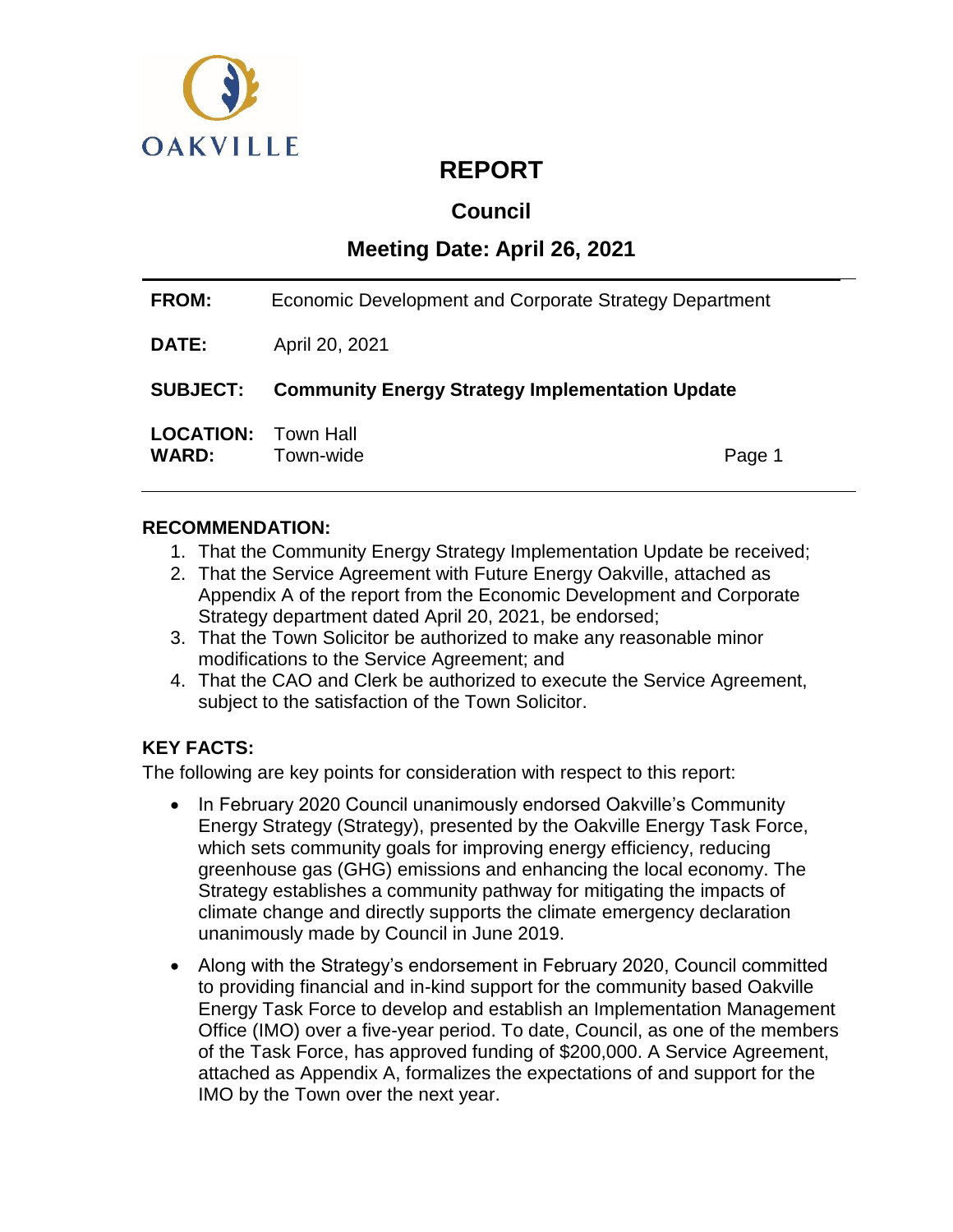• The Oakville Energy Task Force's IMO was incorporated as Future Energy Oakville (Centre) on January 27, 2021.

\_\_\_\_\_\_\_\_\_\_\_\_\_\_\_\_\_\_\_\_\_\_\_\_\_\_\_\_\_\_\_\_\_\_\_\_\_\_\_\_\_\_\_\_\_\_\_\_\_\_\_\_\_\_\_\_\_\_\_\_\_\_\_\_\_\_\_\_\_\_\_\_\_\_\_\_\_\_\_\_\_\_\_\_\_\_\_\_\_\_

- Council also requested Town staff to report back on the alignment of the Strategy's GHG emission reduction goal to that of national and international targets. Through the successful completion of the Showcase Cities pilot program, the Town was able to demonstrate that the Strategy's GHG emissions reduction goal was equally ambitious to the national target in place at that time.
- The Town continues to play a role as a key stakeholder in implementing the Strategy including Council's appointment of an Oakville Energy Task Force member, Councillor Peter Longo, and support through the terms of the Service Agreement. Multiple Town departments are also leading initiatives that directly support a number of the Strategy's 2020 – 2025 priority projects.
- The purpose of this report is to provide an update on the implementation of the Community Energy Strategy over the last year and propose a Service Agreement with Future Energy Oakville for Council's endorsement.

# **BACKGROUND:**

Oakville Town Council unanimously endorsed the Oakville Energy Task Force's Community Energy Plan on February 25, 2020. After the endorsement and through its final publication the Community Energy Plan was renamed to the Community Energy Strategy (hereinafter referred to as the 'Strategy'). The Strategy, developed in collaboration between the Town, Sheridan College and the Oakville Energy Task Force (Task Force) establishes a common community vision for innovation and collaboration to achieve a sustainable energy future, and sets 2041 community-wide goals for improving energy efficiency, reducing greenhouse gas (GHG) emissions and enhancing the local economy.

The Task Force is a cross-sector group of local energy and community leaders that leverages community relationships and perspectives to advise on and advocate for the Strategy's successful development and implementation. The Strategy along the with the continued collaboration between the Town, Sheridan College, the Task Force and others represent a significant part of the community's response to Oakville's climate emergency, as declared unanimously by Council on June 24, 2019.

# **Community Energy Strategy's Implementation Framework**

The Strategy's implementation framework is designed to promote collaborative action from across the community of Oakville. It recognizes the Town as a key stakeholder in implementation but not the sole actor, reflecting the broad and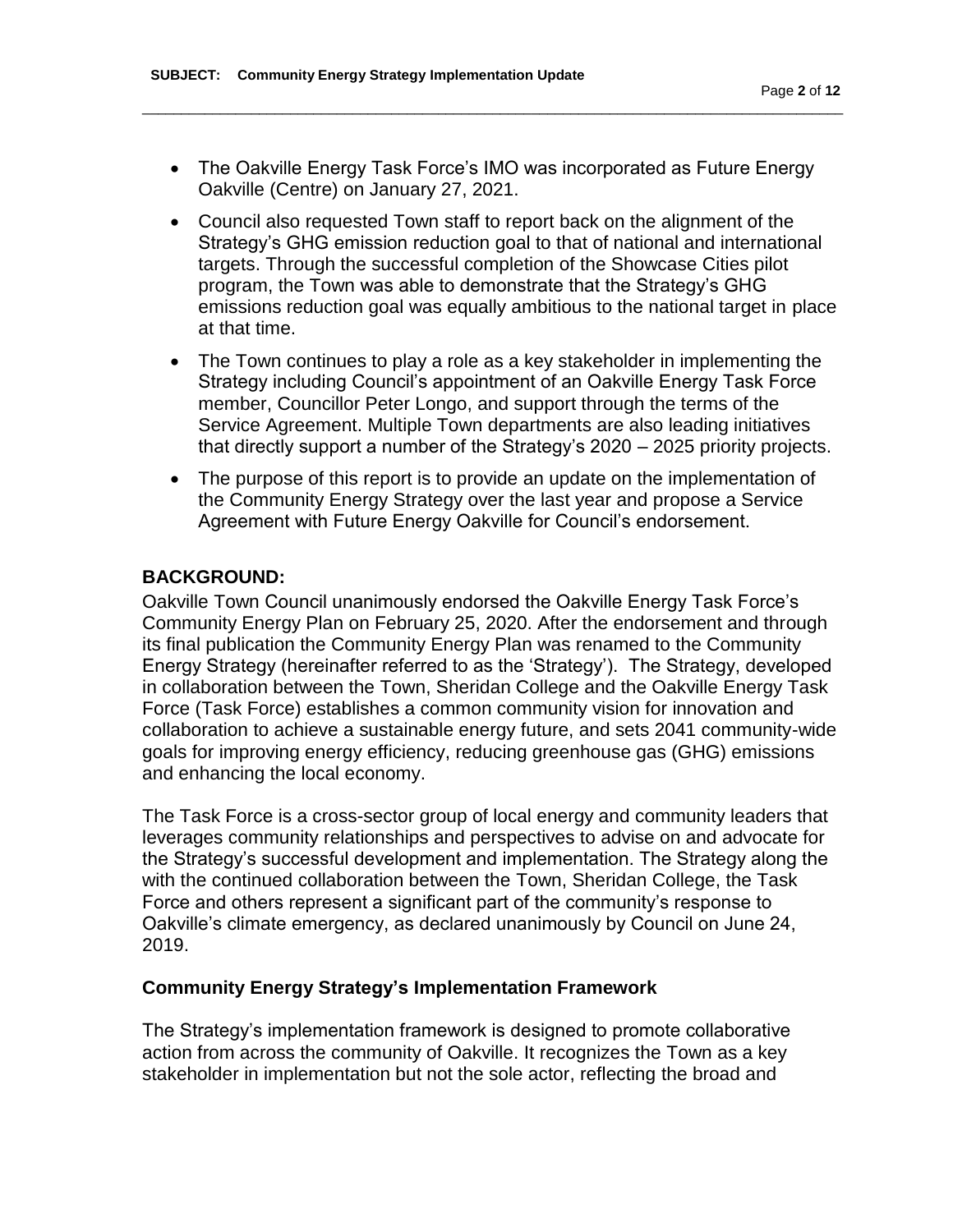transformative nature of the Strategy's 2041 goals and strategic objectives. The implementation framework has two key components:

\_\_\_\_\_\_\_\_\_\_\_\_\_\_\_\_\_\_\_\_\_\_\_\_\_\_\_\_\_\_\_\_\_\_\_\_\_\_\_\_\_\_\_\_\_\_\_\_\_\_\_\_\_\_\_\_\_\_\_\_\_\_\_\_\_\_\_\_\_\_\_\_\_\_\_\_\_\_\_\_\_\_\_\_\_\_\_\_\_\_

1. Implementation Governance

The Strategy recommends the development of a community-based Implementation Management Office (IMO). The IMO concept leverages community perspectives, knowledge, networks, resources and momentum through its position as an independent non-profit to champion and coordinate community-wide implementation of the Strategy.

2. 2020 - 2025 Priority Projects

The Strategy establishes 12 priority projects that must be completed by 2025 to put the community of Oakville on the right track for achieving the Strategy's 2041 goals. Each priority project serves a long-term strategic objective and has milestones, delivery partners and proposed budgets where possible.

### **Town's Role and Commitments under the Community Energy Strategy**

Along with a call for community-wide action, the Strategy defines where the Town can best play a role as one of many key stakeholders. These roles can be found in Appendix 1: Municipal Role of the Community Energy Strategy, available for download on Oakville.ca and include:

- 1. Convener and Facilitator: the Town is uniquely positioned to convene and facilitate stakeholders to develop plans, strategies, etc.
- 2. Policy Maker: the Town has an important role to continually ensure that policies, procedures and by-laws are aligned with the Strategy's vision and goals to, among other things, enable local stakeholders and others to act in the transitioning energy market.
- 3. Leading by example: the Town's municipal operations only accounted for 1.35% of the community's total source energy use in 2016. Nevertheless, the Town must demonstrate corporate leadership in the community.
- 4. Economic Development Supporter: the Town plays a key role in retaining and attracting businesses through the value-added opportunities of achieving the vision and goals of the Strategy.
- 5. Promoting Energy Literacy and Climate Action: the Town has many opportunities to engage with residents and business owners to promote the benefits of implementing the Strategy.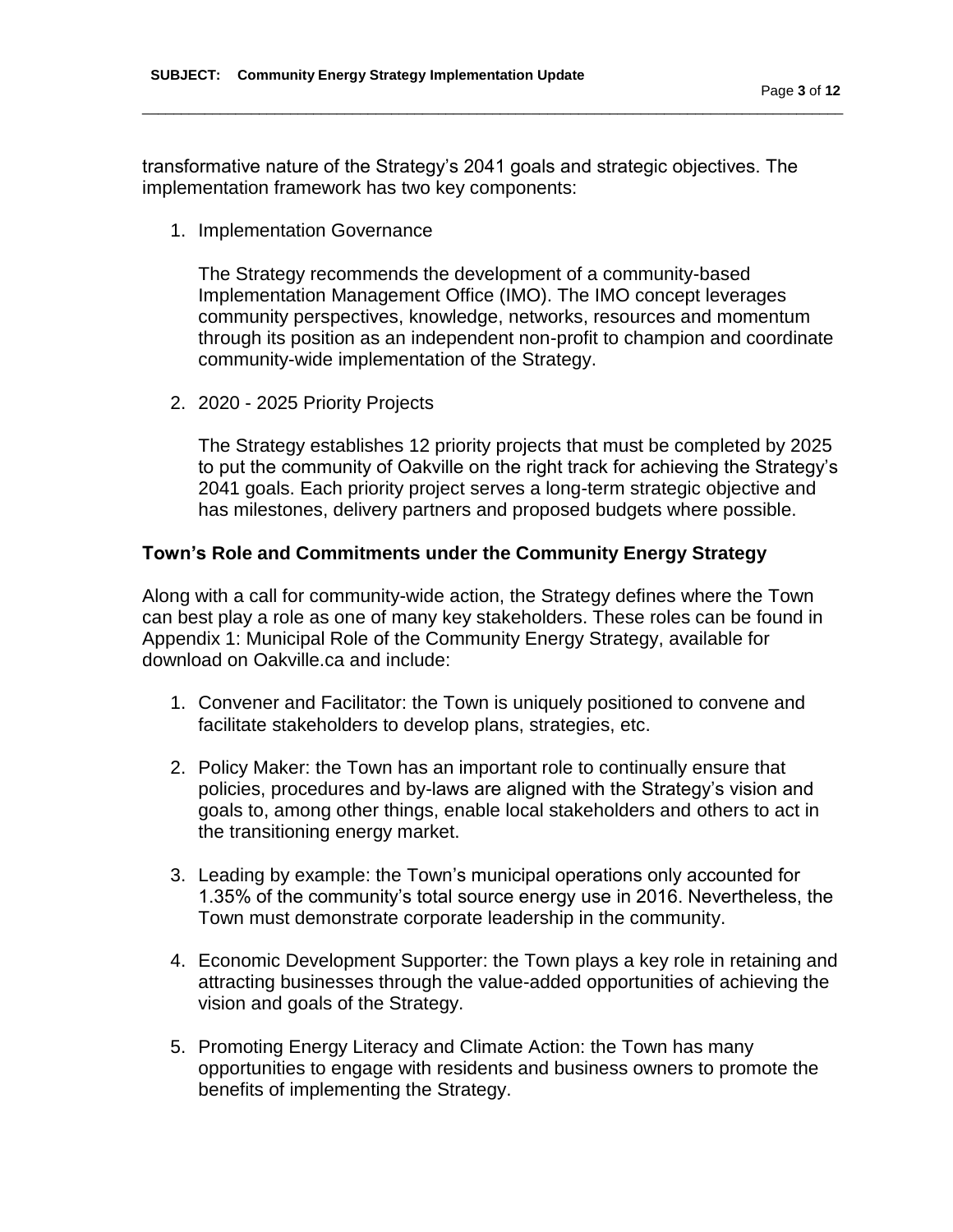### Financial and In-kind Commitments to IMO

On February 25, 2020 Town Council committed to supporting the Task Force in establishing and launching the IMO in its first five years through financial and in-kind contributions. In 2020 and 2021 financial contributions totalling \$200,000 have been approved with the understanding that a Service Agreement would be brought back to Council to formalize these and any future contributions.

\_\_\_\_\_\_\_\_\_\_\_\_\_\_\_\_\_\_\_\_\_\_\_\_\_\_\_\_\_\_\_\_\_\_\_\_\_\_\_\_\_\_\_\_\_\_\_\_\_\_\_\_\_\_\_\_\_\_\_\_\_\_\_\_\_\_\_\_\_\_\_\_\_\_\_\_\_\_\_\_\_\_\_\_\_\_\_\_\_\_

### **Alignment with GHG Emission Targets**

On February 25, 2020 Town Council also requested that Town staff report back on the alignment of the Strategy's 2041 GHG emissions reduction goal with national and international GHG reduction targets.

Determining alignment with the national target was also required as part of the Town's participation in the Showcase Cities pilot program. In August 2019, the Town was selected as one of 25 Canadian municipalities to join the first Showcase Cities cohort led by the Global Covenant of Mayors for Climate and Energy (GCoM) Canada. Participating in Showcase Cities builds on the Town's efforts to report on climate action internationally though the GCoM reporting platform that began in 2016.

Over the course of 2020, the Town leveraged the analytical and strategic outputs of the Strategy to successfully complete the Showcase Cities program and achieve GCoM's internationally recognized Mitigation Badge, which is awarded to municipalities with a GHG emission inventory, GHG emissions reduction target and GHG mitigation plan that comply with the requirements of GCoM.

The details of the target alignment exercise are outlined on Page 9 of this report.

### **COMMENT/OPTIONS:**

While this report highlights the significant progress made in 2020 and early 2021 to implement the Community Energy Strategy, it must be taken in the context of the COVID pandemic that emerged less than a month after the Strategy's endorsement by Council. The unforeseen and rapidly evolving constraints, pressures and challenges caused by the pandemic required the Town, Sheridan College and the Task Force to rapidly adapt implementation timelines and approaches. In light of that, this report outlines the ongoing commitment by the Town and the community to implement the Community Energy Strategy.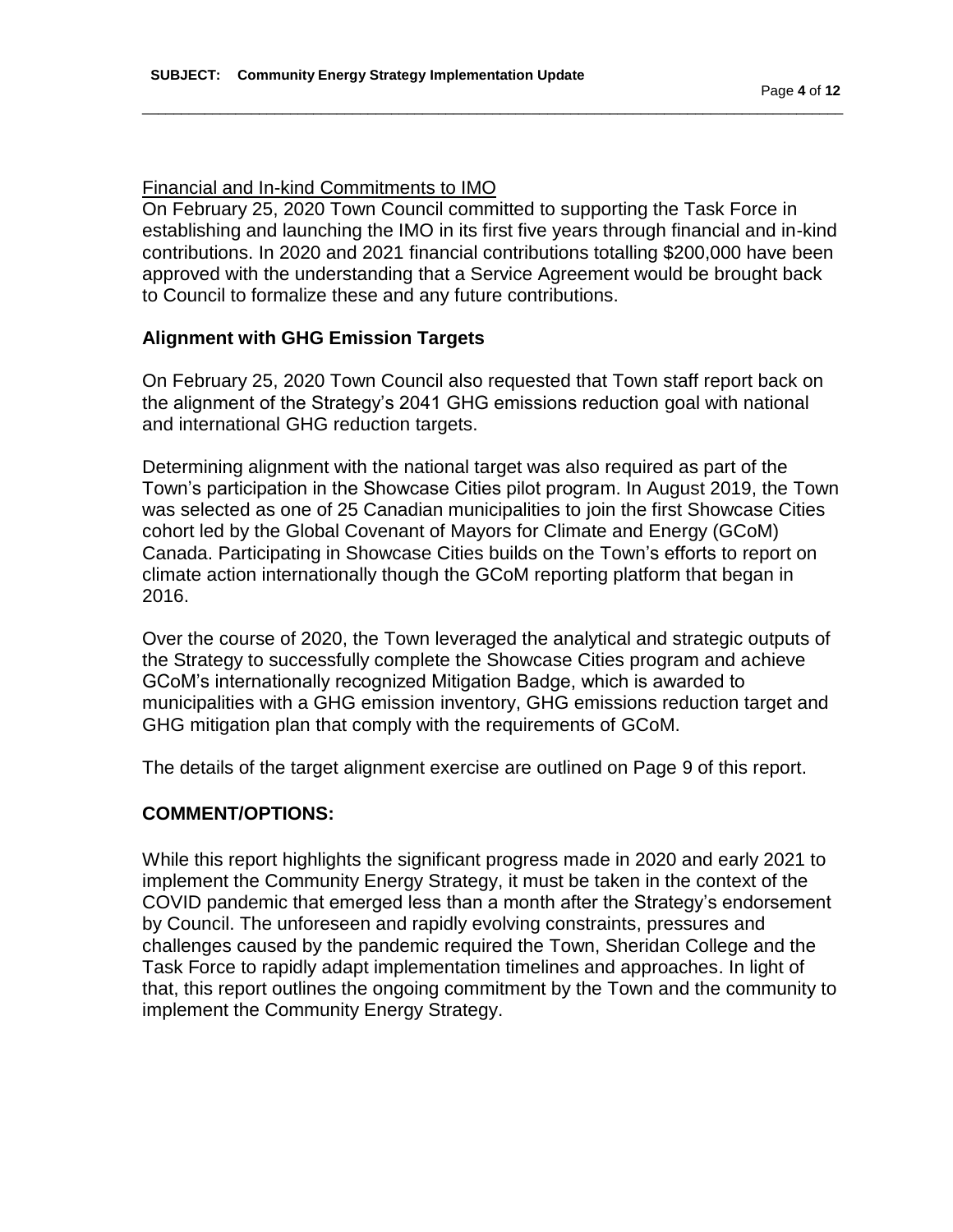# **Recognition of the Community Energy Strategy**

The innovative collaboration between the Town, Sheridan College and the Oakville Energy Task Force to develop the Strategy and the IMO concept has been showcased as best practice in a number of regional, national and international forums. Some examples of where Town staff from Climate Action have been invited to speak include:

\_\_\_\_\_\_\_\_\_\_\_\_\_\_\_\_\_\_\_\_\_\_\_\_\_\_\_\_\_\_\_\_\_\_\_\_\_\_\_\_\_\_\_\_\_\_\_\_\_\_\_\_\_\_\_\_\_\_\_\_\_\_\_\_\_\_\_\_\_\_\_\_\_\_\_\_\_\_\_\_\_\_\_\_\_\_\_\_\_\_

- Showcase Cities Participant Summit,
- The Association of Energy Engineering World Energy Conference,
- Association of Collegiate Schools of Planning Annual Conference,
- The Promethea Rising podcast,
- QUEST's Community Energy Plan Implementation Network meeting,
- Clean Energy States Alliance Webinar,
- University of Toronto's Masters of Planning Climate Change and Resilience: Planning and Policy and
- York University's Energy Conscious Community: An Energy Planning Course for Planning Professionals.

### **Implementation Management Office: Development Update**

Following the Strategy's endorsement by Town Council in February 2020, the Oakville Energy Task Force met to determine approaches for creating the IMO. This was a complex undertaking, requiring the Task Force to develop focused several subcommittees that met regularly over 2020. The subcommittees were successful in creating foundational pieces to support the development and launch of the IMO, including, but not limited to the following:

- Drafting governance policies and by-laws for the IMO;
- Contracting a lawyer and supporting the legal incorporation process;
- Recruiting of the IMO's founding Board of Directors through the network of the Task Force;
- Developing a recommended process for hiring an Executive Director;
- Meeting with provincial and federal government officials to explore funding opportunities and
- Developing a recommended approach for pursuing local sponsorship opportunities.

### Future Energy Oakville and the Founding Board of Directors

One major outcome of the Task Force subcommittees was the legal incorporation of the IMO, as the Future Energy Oakville Centre (Future Energy Oakville, FEO), on January 27, 2021.

FEO's Founding Board of Directors (Founding Board) were chosen by the Task Force's Governance Subcommittee from the existing network of the Task Force to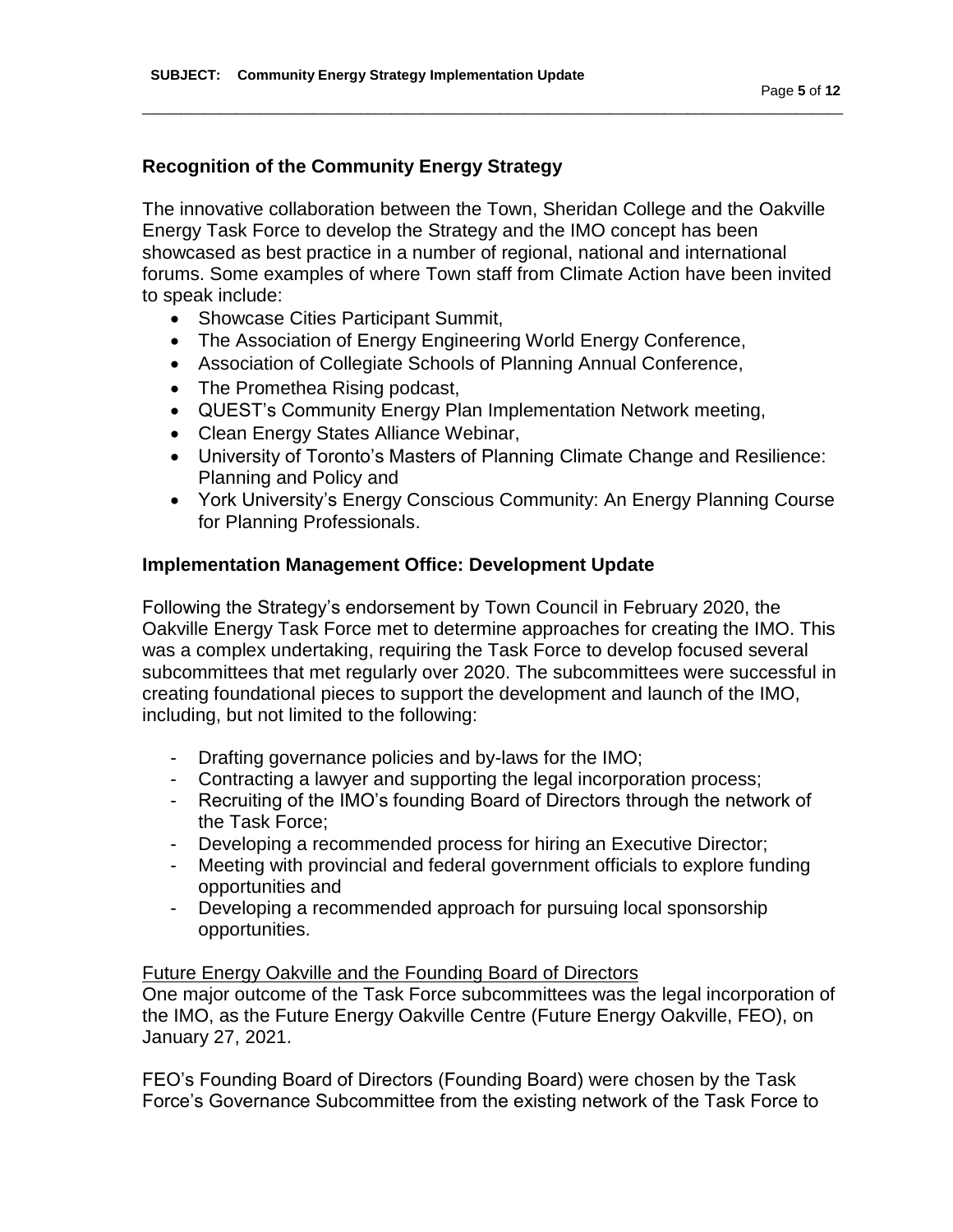ensure that selected individuals had a history with and understanding of the Strategy's development. Three individuals were selected as the Founding Board to enable FEO's incorporation as it is the minimum required by the Corporations Act, R.S.O. 1990, c. C.38.

\_\_\_\_\_\_\_\_\_\_\_\_\_\_\_\_\_\_\_\_\_\_\_\_\_\_\_\_\_\_\_\_\_\_\_\_\_\_\_\_\_\_\_\_\_\_\_\_\_\_\_\_\_\_\_\_\_\_\_\_\_\_\_\_\_\_\_\_\_\_\_\_\_\_\_\_\_\_\_\_\_\_\_\_\_\_\_\_\_\_

The Board is skills based, rather than representational, meaning that Directors are selected based on their personal and professional expertise, networks and characteristics rather than to represent a specific sector or employer. A Board Selection Matrix was developed to determine the comprehensive list of characteristics, skills and experience needed to create a well-rounded, diverse and effective Board for FEO. The Board is complemented by the representational Task Force, which has an ongoing role to advise, support and advocate FEO's activities.

The Task Force Governance Subcommittee consulted with a professional Human Resources Director and the Halton Equity and Diversity Roundtable to ensure that an appropriate equity and diversity lens was embedded in the Board Selection Matrix and selection process.

Through Future Energy Oakville's by-laws and governance policies, the Founding Board will determine the number of remaining Board vacancies and lead the process for Director and staff recruitment moving forward.

#### Finances and Service Agreement for 2021

With substantial volunteer contributions from the community and Task Force over the last year, FEO has incurred minor expenses. Costs incurred to date have been under \$4,000 and were used to obtain legal services to facilitate the incorporation process and the associated incorporation fees.

The Town has approved \$200,000 to date to support the start-up costs for Future Energy Oakville. A Service Agreement (Appendix A) has been developed to establish the terms and expectations between the Town and FEO. The Service Agreement speaks to the core and operating activities of FEO and reflects:

- The emerging and evolving nature of FEO in its first year of operation and therefore is valid for 14 months. Future funding requests from FEO are anticipated and would be subject to future service agreements.
- FEO's ongoing role in championing and coordinating an energy transformation as defined by the Community Energy Strategy.
- The Town's financial and in-kind contribution commitments established in the Report to Council on February 25, 2020.

#### External Funding Efforts

Through 2019, 2020 and early 2021 there have been ongoing efforts from the Task Force and the Founding Board, with support from the Town, to pursue additional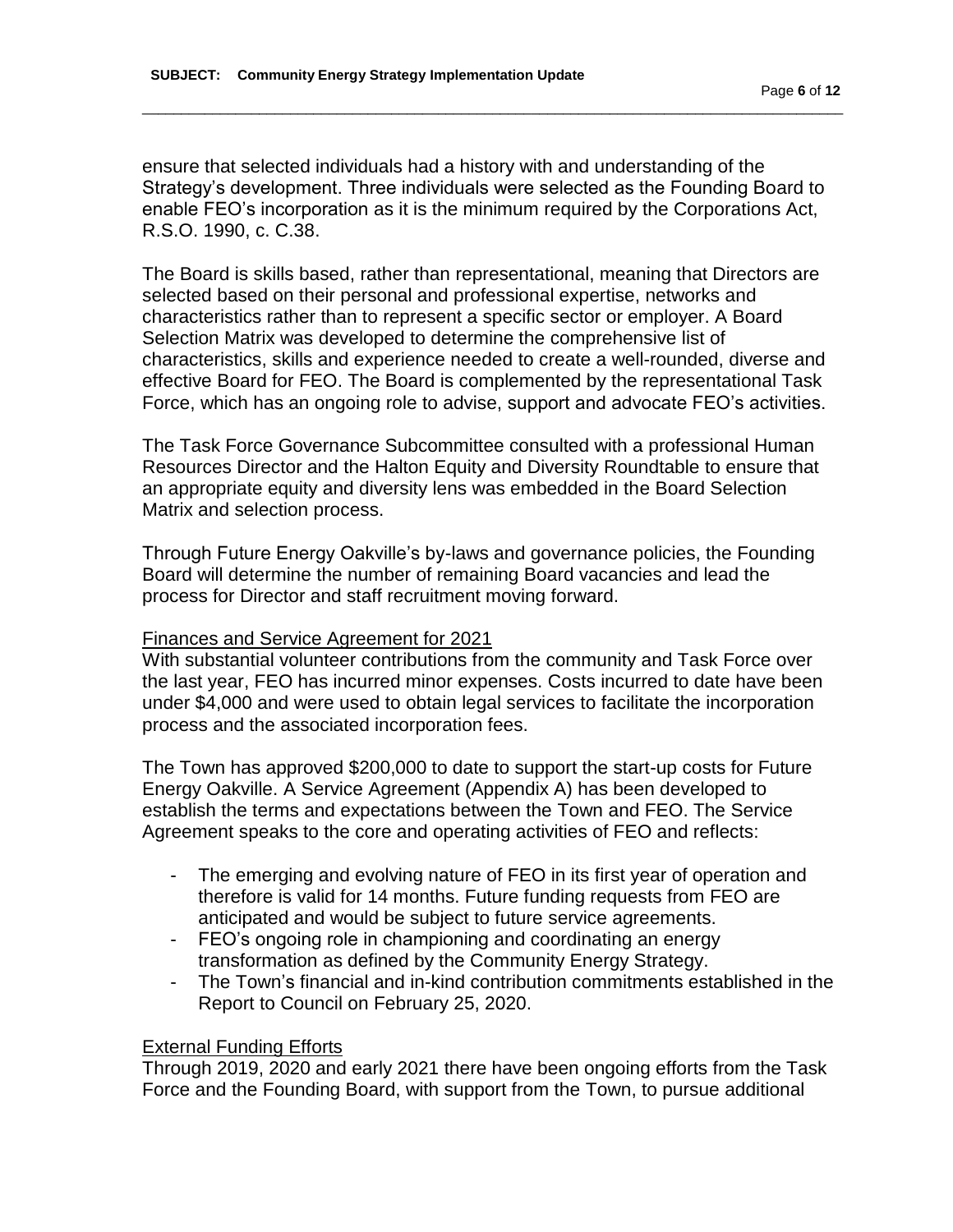funding (pitches within the public and private sector and grant applications) for core and operational expenses. To date, no additional funding has been secured, in part because of limited core and operation funding available for non-profits and the constraints imposed by the COVID pandemic.

\_\_\_\_\_\_\_\_\_\_\_\_\_\_\_\_\_\_\_\_\_\_\_\_\_\_\_\_\_\_\_\_\_\_\_\_\_\_\_\_\_\_\_\_\_\_\_\_\_\_\_\_\_\_\_\_\_\_\_\_\_\_\_\_\_\_\_\_\_\_\_\_\_\_\_\_\_\_\_\_\_\_\_\_\_\_\_\_\_\_

### **2020 – 2025 Priority Projects: Town Implementation Update**

The table below highlights the Town initiatives in support of the Strategy's priority projects. The Town has been successful in securing over \$48 million from the Province and Government of Canada for electric buses, \$220,000 from Natural Resources Canada (NRCan) for electric vehicle charging stations, roughly \$119,000 from the Consulate of Denmark in Toronto for district energy studies and \$10,000 from Enbridge Gas as a community energy planning incentive. The Town has also invested in these initiatives to demonstrate an ongoing commitment to climate change leadership.

Multiple Town departments are leading these initiatives including Economic Development and Corporate Strategy, Facilities and Construction Management, Municipal Enforcement Services, Oakville Transit, Planning Services and Transportation and Engineering.

The table below represents only Town led or facilitate initiatives. Coordinating across community stakeholders and reporting holistically on the progress and impacts of all priority projects is part of the role of Future Energy Oakville. Once staffed, Future Energy Oakville will also accelerate the implementation of 2020 – 2025 priority projects not currently underway and support the Town and other stakeholders to explore opportunities to collaborate on and scale projects.

|                 | Alignment with   Role of the   |               |
|-----------------|--------------------------------|---------------|
| Town Initiative | <b>Priority Project   Town</b> |               |
|                 | from the                       | (as described |
|                 | <b>Strategy</b>                | on page 3)    |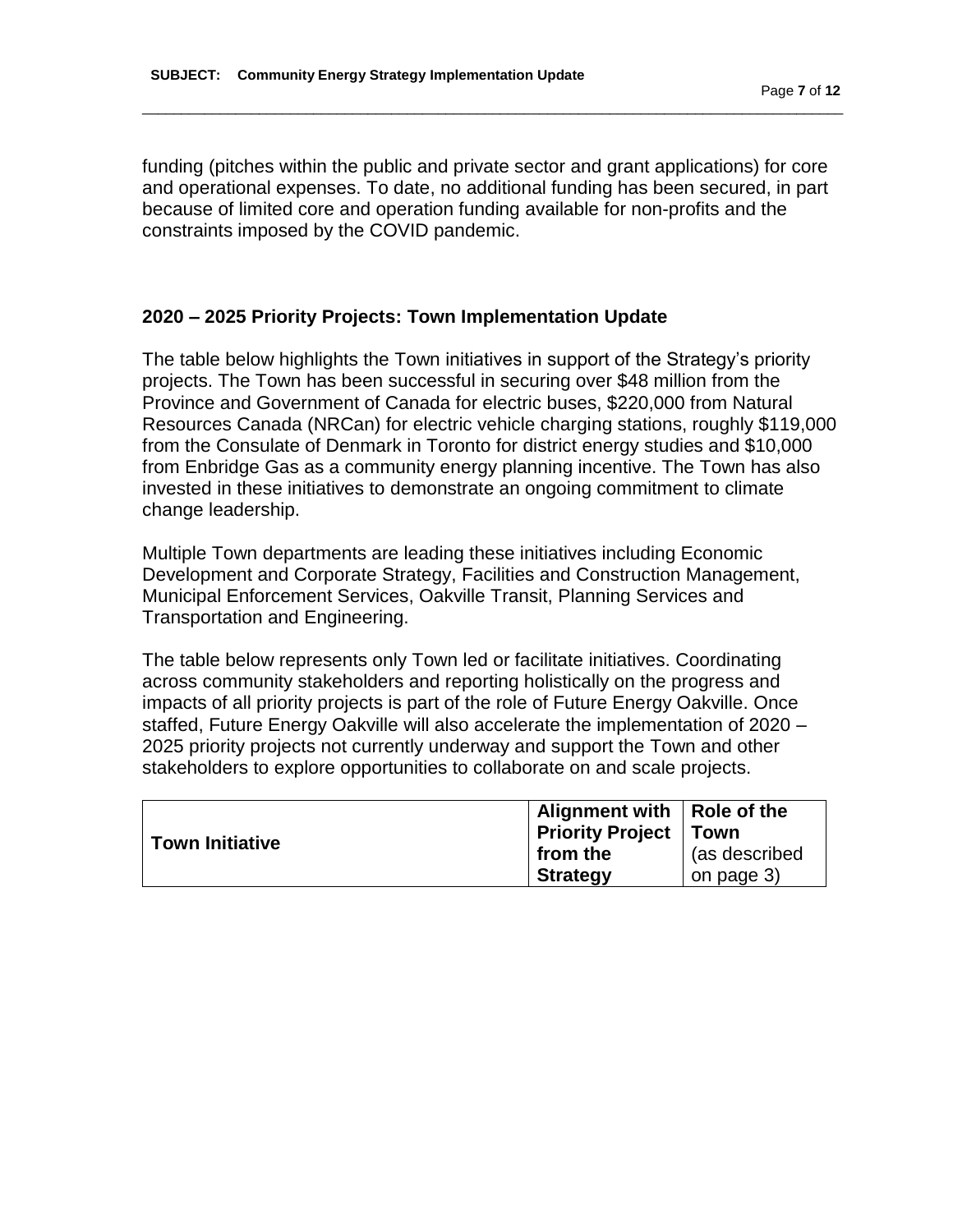| <b>Collaboration with Oakville Enterprises</b><br>Corporation to submit a funding application<br>that would support the development of a<br>residential retrofit business case/feasibility<br>study to the Federation of Canadian<br><b>Municipalities' Community Efficiency</b><br>Financing program in October 2020.<br>For more information see the September 21,<br><b>Report to Council: Retrofit Business Case</b><br>Collaboration. | 1.1) Complete a<br>business case<br>for establishing<br>a company to<br>deliver energy<br>retrofits for<br>homes and<br>buildings in<br>Oakville.                                 | Convener and<br>Facilitator |
|--------------------------------------------------------------------------------------------------------------------------------------------------------------------------------------------------------------------------------------------------------------------------------------------------------------------------------------------------------------------------------------------------------------------------------------------|-----------------------------------------------------------------------------------------------------------------------------------------------------------------------------------|-----------------------------|
| GHG emissions reduction of corporate<br>facilities is ahead of schedule to meeting the<br>2024 target established in the 2020<br><b>Corporate Energy Conservation and</b><br>Demand Management Plan. This has been<br>a result of lighting retrofits, energy<br>conservation projects, retro-commissioning<br>at various facilities and an overall increase<br>in staff engagement on energy management<br>initiatives.                    | 3) Implement<br>the Town of<br>Oakville's<br>Corporate<br>Energy<br>Conservation<br>and Demand<br>Management<br>Plan.                                                             | Leading by<br>Example       |
| Collaboration with the Consulate of<br>Denmark in Toronto to study the<br>opportunities for district energy in the<br>community of Oakville through feasibility<br>studies.                                                                                                                                                                                                                                                                | <b>Supports</b><br>community to<br>implement 6.1)<br>Complete a<br>business case<br>for establishing<br>a company to<br>distribute<br>thermal energy<br>to homes and<br>buildings | <b>Policy Maker</b>         |
| For more information see the January 25,<br>2021 Report to Council: District Energy<br><b>Studies Collaboration.</b>                                                                                                                                                                                                                                                                                                                       | 9) Continue to<br>integrate Local<br><b>Energy Supply</b><br>and Distribution<br>targets into<br>municipal policy,<br>regulations and<br>processes.                               | Convener and<br>Facilitator |
| GHG emissions lens integrated in Urban<br>Mobility and Transportation Strategy.                                                                                                                                                                                                                                                                                                                                                            | 10) Continue to<br>integrate                                                                                                                                                      | <b>Policy Maker</b>         |

\_\_\_\_\_\_\_\_\_\_\_\_\_\_\_\_\_\_\_\_\_\_\_\_\_\_\_\_\_\_\_\_\_\_\_\_\_\_\_\_\_\_\_\_\_\_\_\_\_\_\_\_\_\_\_\_\_\_\_\_\_\_\_\_\_\_\_\_\_\_\_\_\_\_\_\_\_\_\_\_\_\_\_\_\_\_\_\_\_\_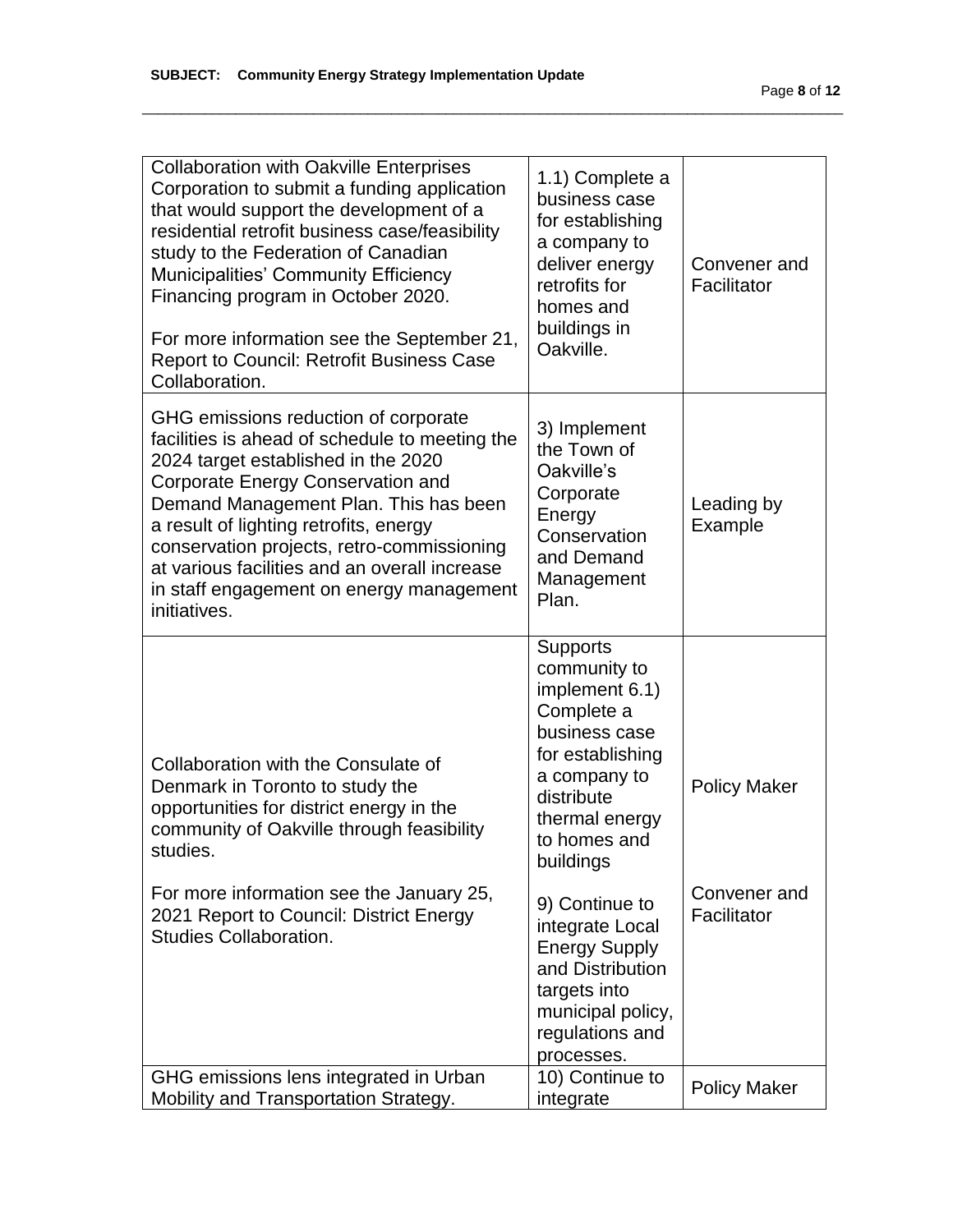| For more information see the November 23,<br>2020 Report to Council: Urban Mobility and<br><b>Transportation Strategy Assessment of</b><br>COVID-19 Impacts.                                                                                                                                                                                                                                                                                                           | Transportation<br>Efficiency<br>targets and<br>emissions lens<br>into municipal<br>planning tools<br>and processes<br>as well as<br>master plans. |                       |
|------------------------------------------------------------------------------------------------------------------------------------------------------------------------------------------------------------------------------------------------------------------------------------------------------------------------------------------------------------------------------------------------------------------------------------------------------------------------|---------------------------------------------------------------------------------------------------------------------------------------------------|-----------------------|
| Collaboration with NRCan to install 46 public<br>electric vehicle charging stations across the<br>community by December 2021. Currently 14<br>of the 46 have been installed and are<br>available for use.<br>For more information visit oakville.ca.                                                                                                                                                                                                                   | 11) Increase<br>public electric<br>vehicle charging<br>stations at<br>municipal<br>owned sites.                                                   | Leading by<br>Example |
| Collaboration with the Province of Ontario<br>and Government of Canada to begin the<br>transition and expansion Oakville's local<br>public transit fleet with fully battery-electric<br>buses. Over the next six years<br>approximately 50% of Oakville Transit's fleet<br>will be converted from diesel to battery<br>electric power.<br>For more information see the October 22,<br>2019 Report to Council: Investing in Canada<br>Infrastructure Program - Transit. | 12) Pursue<br>opportunities to<br>electrify local<br>transit and<br>corporate fleets.                                                             | Leading by<br>Example |

\_\_\_\_\_\_\_\_\_\_\_\_\_\_\_\_\_\_\_\_\_\_\_\_\_\_\_\_\_\_\_\_\_\_\_\_\_\_\_\_\_\_\_\_\_\_\_\_\_\_\_\_\_\_\_\_\_\_\_\_\_\_\_\_\_\_\_\_\_\_\_\_\_\_\_\_\_\_\_\_\_\_\_\_\_\_\_\_\_\_

# **GHG Target Alignment**

At the time of developing and finalizing the Community Energy Strategy (2018 – 2020), the national GHG emissions targets was 'to reduce GHG emissions by 30 per cent below 2005 levels by 2030'. To fulfill the requirements of the Global Covenant of Mayor's (GCoM) Mitigation Badge successfully, the Town demonstrated that the Strategy's GHG emission reduction goal was of equal ambition to that national target.

While there is no international GHG emissions reduction target, Canada has made a commitment to the Paris Climate Agreement to limit global warming to under 2 degrees Celsius. The United Nations' Intergovernmental Panel on Climate Change (IPCC) most recent recommendation is to limit global warming to 1.5 degrees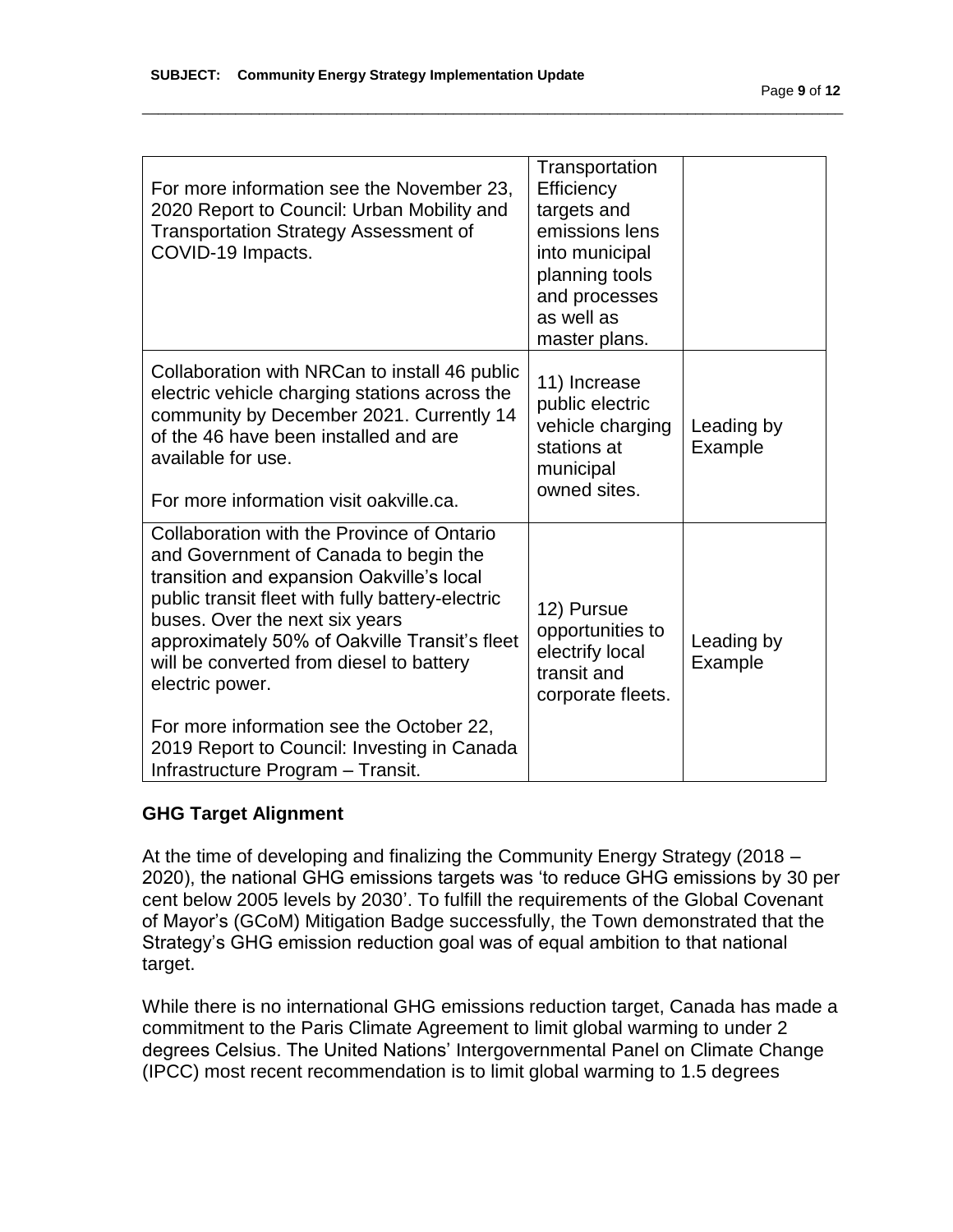Celsius by reducing human caused carbon dioxide emissions 45 percent from 2010 levels by 2030, reaching net-zero around 2050.

\_\_\_\_\_\_\_\_\_\_\_\_\_\_\_\_\_\_\_\_\_\_\_\_\_\_\_\_\_\_\_\_\_\_\_\_\_\_\_\_\_\_\_\_\_\_\_\_\_\_\_\_\_\_\_\_\_\_\_\_\_\_\_\_\_\_\_\_\_\_\_\_\_\_\_\_\_\_\_\_\_\_\_\_\_\_\_\_\_\_

The GHG emissions goal of the Strategy is to 'enable transition to a goal of carbon neutrality by reducing greenhouse gas emissions by at least 50% below 2016 levels by 2041'. This goal speaks to both the need to achieve net-zero GHG emissions, while emphasizing an achievable target based on actionable global best practice, science and proven technology within the current context of Oakville.

To demonstrate alignment an analysis was conducted to normalize the Strategy's baseline and target year with that of the national target. This calculation was reviewed and verified by a third party through the GCoM process.

In November 2020, the Government of Canada committed to achieve net-zero emissions by 2050. This is being formalized through the Canadian Net-Zero Emissions Accountability Act, which is awaiting its second reading at parliament.

#### **Final Notes and Next Steps**

The Town and the Task Force have made significant progress in the first year of implementing the Community Energy Strategy. Carrying forward the communitydriven spirit in which the Strategy was developed, cross-sector stakeholders collaborated over 2020 and early 2021 to develop a new non-profit from the ground up. This effort is gaining attention globally as an innovative and a best practice approach to community energy implementation.

Future Energy Oakville builds on the strong foundation of Oakville's community energy journey established by the Town, Sheridan College and the Task Force. FEO's Founding Board of Directors continue to pursue external funding opportunities, recruit Directors, develop good governance practices and tackle the day-to-day challenges of starting a new organization. The Service Agreement (Appendix A) will greatly support FEO's efforts and formalize the relationship between the Town and FEO moving forward.

The Town continues to play important roles, as one of many key stakeholders, in implementing the Community Energy Strategy. Along with the support outlined in the Service Agreement, Town Council has an appointed member on the Oakville Energy Task Force and is leading initiatives that align with Strategy's priority projects. These community energy initiatives represent one part of the Town's response to the climate emergency by reducing our impact on climate change and ensuring Oakville remains the most livable Town in Canada.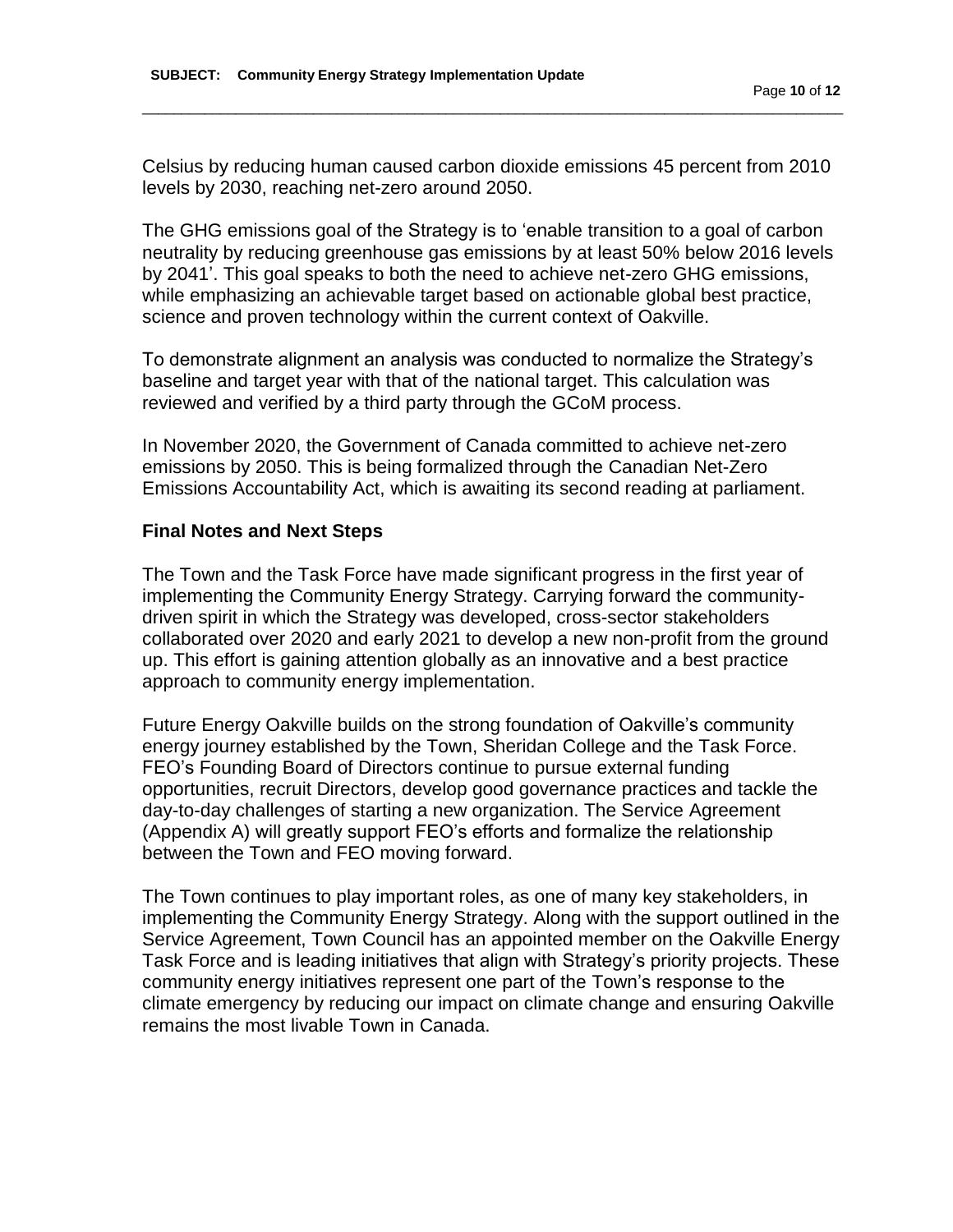### **CONSIDERATIONS:**

### **(A) PUBLIC**

Community stakeholders have committed significant hours over 2020 and early 2021 to develop foundational pieces that led to the launch of Future Energy Oakville. The Oakville Energy Task Force held public meetings in September 2020 and April 2021 and continues to respond to public inquiries regarding progress on implementation.

\_\_\_\_\_\_\_\_\_\_\_\_\_\_\_\_\_\_\_\_\_\_\_\_\_\_\_\_\_\_\_\_\_\_\_\_\_\_\_\_\_\_\_\_\_\_\_\_\_\_\_\_\_\_\_\_\_\_\_\_\_\_\_\_\_\_\_\_\_\_\_\_\_\_\_\_\_\_\_\_\_\_\_\_\_\_\_\_\_\_

### **(B) FINANCIAL**

The Service Agreement (Appendix A) builds on the Town's commitments from the unanimously endorsed February 25, 2020 Town Council report. The Service Agreement outlines the terms of a financial contribution of \$100,000, approved in the 2021 budget, from the Town to Future Energy Oakville as well as in-kind support to the Board as the organization works towards hiring and onboarding staff over a 14-month term.

# **(C) IMPACT ON OTHER DEPARTMENTS & USERS**

The energy initiatives led by the Town that directly support implementation of the Community Energy Strategy's 2020 – 2025 priority projects are being spearheaded by a number of departments including Economic Development and Corporate Strategy, Facilities and Construction Management, Municipal Enforcement Services, Oakville Transit, Planning Services and Transportation and Engineering.

# **(D) CORPORATE STRATEGIC GOALS**

This report addresses the corporate strategic goal(s): Mobility - Improve Town's multi-modal transportation network to support effective movement of people and goods by investing in low-carbon transportation options.

Environment - Protect greenspace and promote environmentally sustainable practices by supporting community to lead a transition to a low-carbon future. Livability - To be the most livable Town in Canada by supporting an energy transformation that maintain a resilient local economy.

# **(E) CLIMATE CHANGE/ACTION**

Future Energy Oakville and the progress on Priority Projects outlined in this report are fundamental to mitigating our community's impact on climate change. The Community Energy Strategy provides the pathway to achieving an ambitious greenhouse gas reduction goal. Future Energy Oakville picks up the baton from there and provides the mechanism for realizing the goals of the Strategy across the community by championing a livable, sustainable and resilient energy future for Oakville.